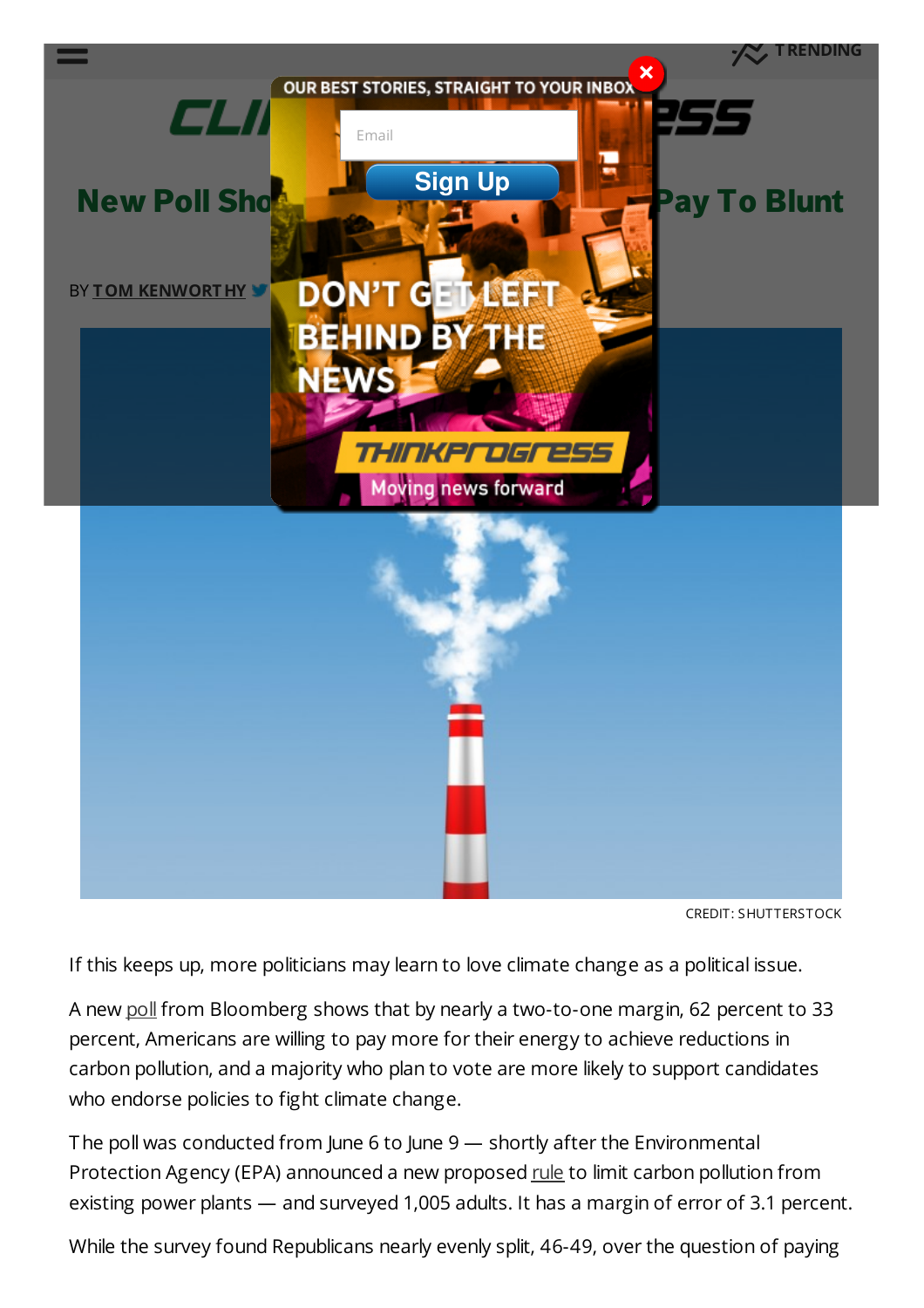more for energy if it means tackling carbon pollution, more than four out of five Democrats said they were in favor, and three out of five independents agreed.

"It is a rare poll where people responding will stand up and say 'tax me,'" pollster J. Ann Selzer told Bloomberg.

But a recent Washington Post-ABC News [poll](http://www.washingtonpost.com/blogs/the-fix/wp/2014/06/02/a-huge-majority-of-americans-support-regulating-carbon-from-power-plants-and-theyre-even-willing-to-pay-for-it/) got basically the same result, with 63 percent of respondents saying they support measures to significantly lower greenhouse gases even if it would raise household energy expenses by \$20 a month. That position was even favored by 51 percent of Republicans.

In another indication that the political dynamics around climate change are shifting, the New York T imes, in a front page [article](http://www.nytimes.com/2014/06/10/us/democrats-see-winning-issue-in-carbon-plan.html?hpw&rref=us&_r=0) on Monday with the headline "Democrats See Winning Issue In Climate Plan," reported on a growing number of Democratic officeholders who have embraced the Obama administration's coal plant proposal even as others run from it.

The Bloomberg poll echoed that assessment, as "majorities of female, young and independent respondents who plan to vote in the midterm elections say candidates who support measures to curb climate change are more likely to win their backing."

While the EPA and President Obama have emphasized the public health [benefits](http://thinkprogress.org/climate/2014/06/09/3443303/epa-pollution-health/) of the new EPA regulations on carbon pollution, the survey found that more than half of respondents are skeptical that the new power plant emission rules will mean fewer cases of asthma and other respiratory diseases.

While respondents were largely in favor of taking action to address climate change, they were far less sure about the scientific consensus that supports climate change. The poll found that 43 percent believe scientists "manipulate their findings for political reasons," while only 48 percent say they trust the views of scientists on climate change. There is a 97 percent [consensus](http://thinkprogress.org/climate/2013/05/15/2014211/study-finds-97-consensus-on-human-caused-global-warming-in-the-peer-reviewed-literature/) among scientists that climate change is human-caused, but mainstream media often still [treats](http://thinkprogress.org/climate/2014/05/22/3440206/cnn-climate-change/) the issue as if there is still a real debate over whether climate change is occurring and whether it is human-caused.

**Tags:** Climate [Change](http://thinkprogress.org/tag/climate-change/) EPA [Climate](http://thinkprogress.org/tag/epa-cimate-rules/) Rules [Polling](http://thinkprogress.org/tag/polling/)

« The Man Who Just Beat Eric Cantor Won't Answer Basic Policy [Questions](http://thinkprogress.org/election/2014/06/11/3447557/david-brat-cant-answer-basic-policy-questions-during-msnbc-interview/) Could A Democrat Win Eric Cantor's House District? »

[Advertisement](/advertise/)

### **From the Web**

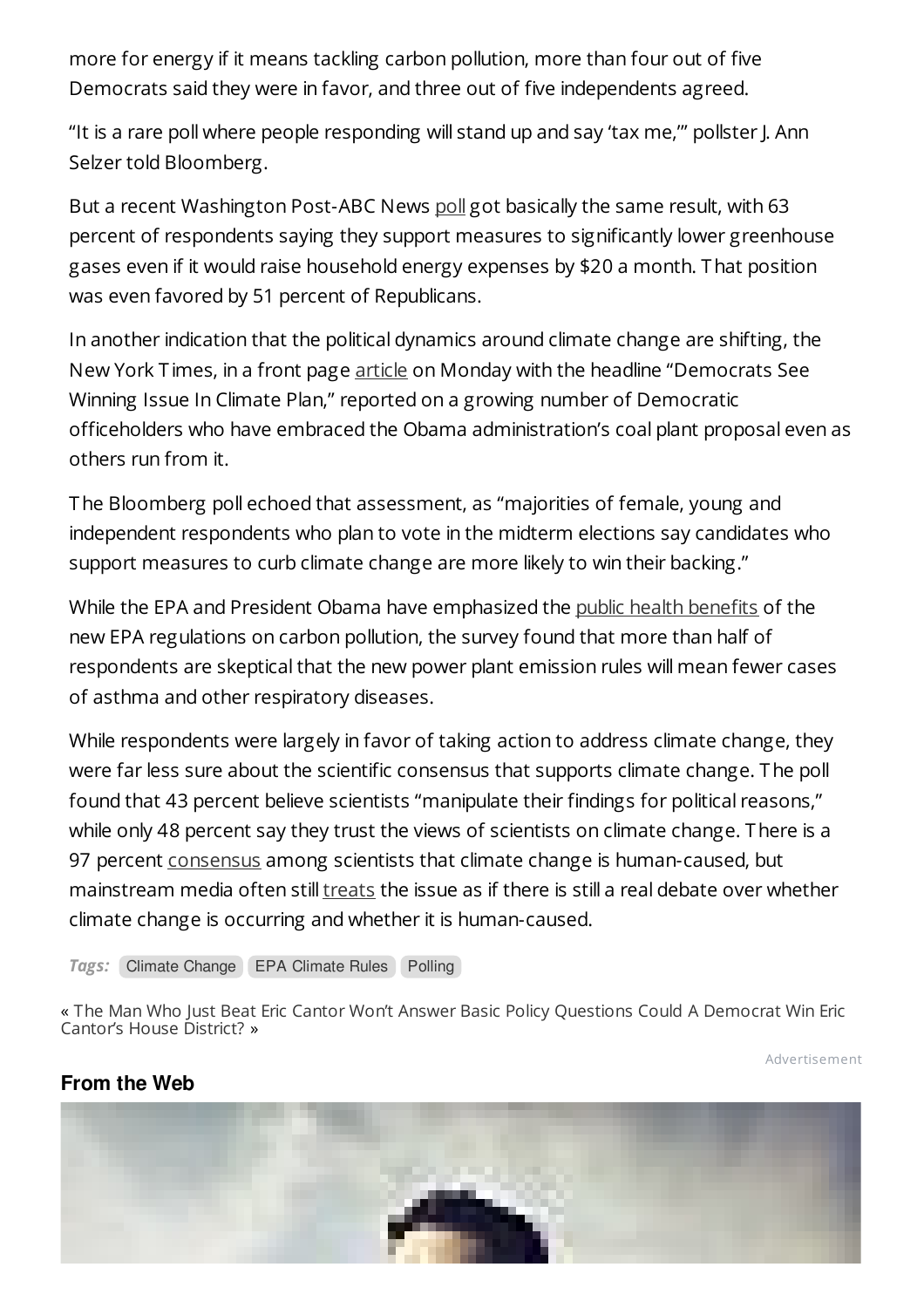

**Rosetta Stone Welchen Einfluss hat eine zweite Sprache auf Ihr Leben?**



**7 Women You Won't Believe Actually Exist**





**OCA News Top Ten Incredible Football Star Houses**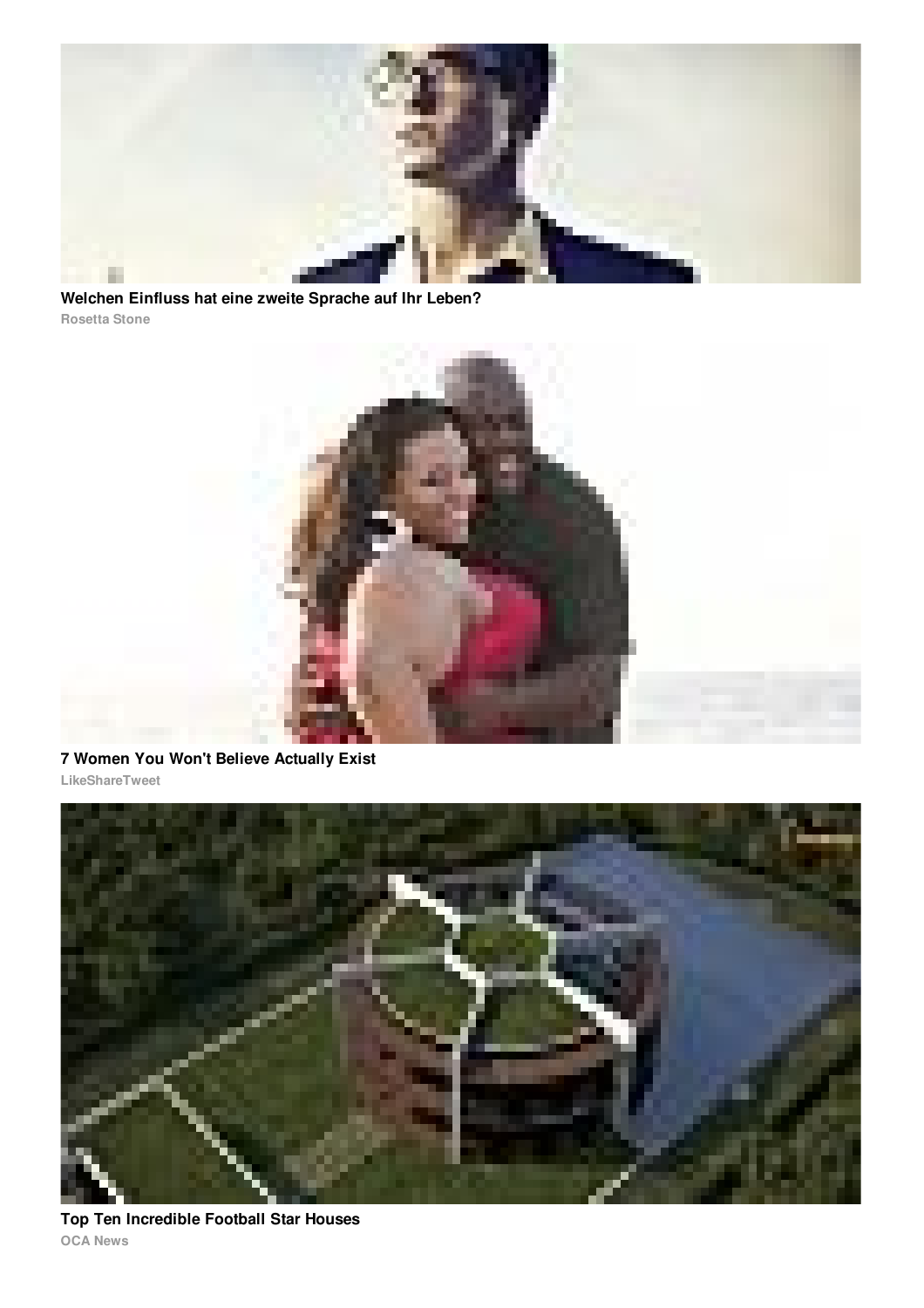

**Winter Welsh Lamb Recipes Mouthwatering Beef & Lamb Winter Recipes**

[Sponsored](//www.taboola.com/en/popup?template=colorbox&taboola_utm_source=thinkprogress&taboola_utm_medium=bytaboola&taboola_utm_content=thumbs-mobile-3r:below-main-column:) Links by [Taboola](//www.taboola.com/en/popup?template=colorbox&taboola_utm_source=thinkprogress&taboola_utm_medium=bytaboola&taboola_utm_content=thumbs-mobile-3r:below-main-column:)

#### Recommended For You



**Tennessee Arrests First Mother Under Its New Pregnancy Criminalization Law**



**Luxury Hotel Canceled Prepaid Christmas Reservation Because The Guests Were Homeless**



**French Muslims Lose Their Fight To Overturn France's Veil Ban**



**A Congressman Questioned A Woman Living In Poverty And Revealed A Lot About...**

**by Gravity**

*By clicking and submitting a comment I acknowledge the [ThinkProgress](http://www.americanprogressaction.org/about/c4-privacy-policy/) Privacy Policy and agree to the* [ThinkProgress](http://thinkprogress.org/terms/) Terms of Use. I understand that my comments are also being governed by Facebook, Yahoo, AOL, or *Hotmail's Terms of Use and Privacy Policies as applicable, which can be found [here](http://thinkprogress.org/terms/).*

**15 comments**



**Comment using...**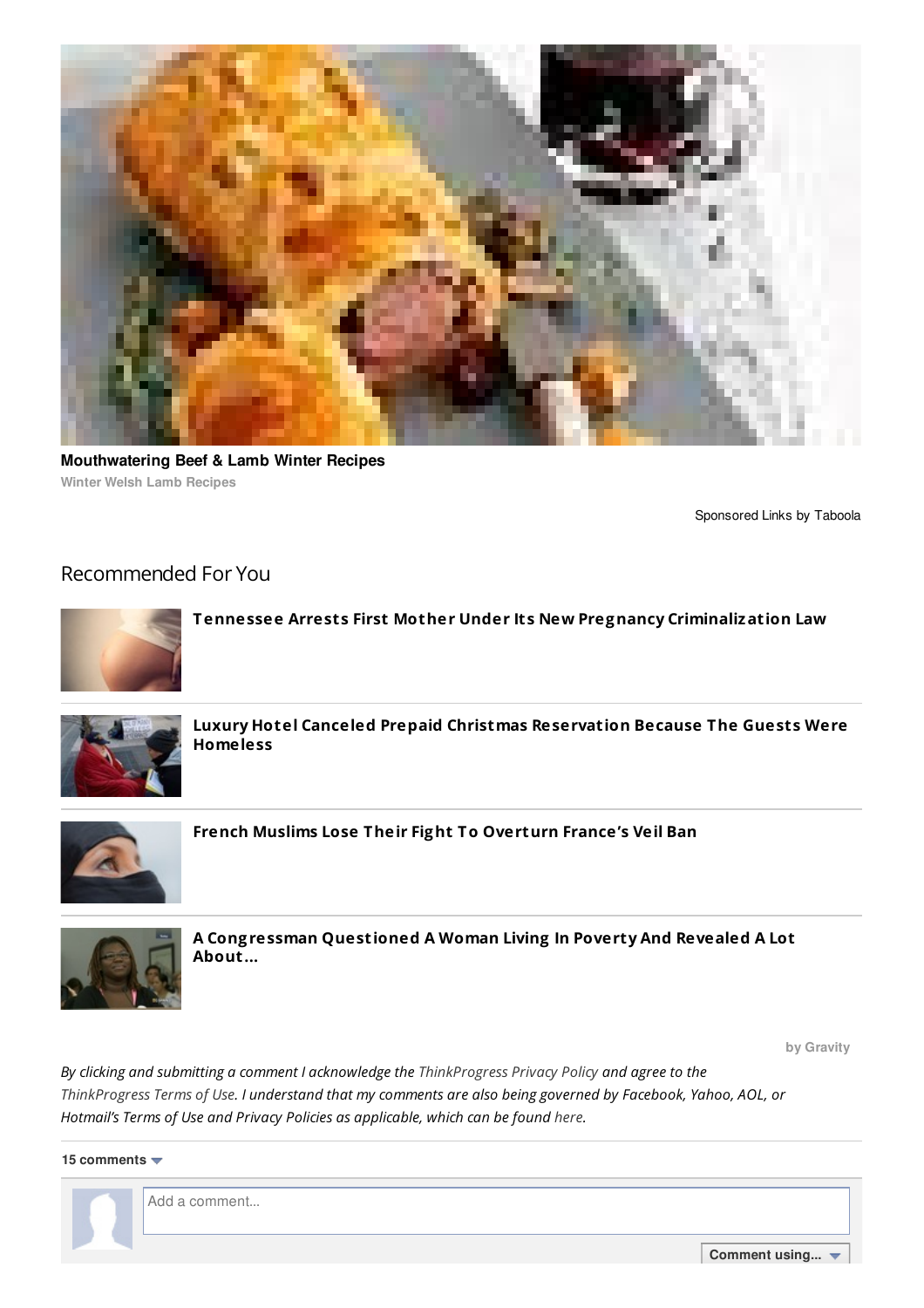

**Bill DeMott** · ★ Top Commenter · Professor of Biology at Indiana University–Purdue University Fort Wayne

As someone who needs to get back to writing a scientific manuscript in the next few minutes, I can say that the idea of scientist exaggerate data is unfounded. If you want to get published, you need to be sure that conclusions are well supported by data and to point out any weaknesses or limitations in your study. Otherwise your study will be rejected by editors at least 90% of the time. Some journalists and some environmentalists exaggerate and mislead. However, the biggest problem is disinformation and misunderstanding from ideologues and anti-science propagandists and politicians.

Reply  $\cdot$  Like  $\cdot$   $\mathbb{L}$  13  $\cdot$  June 11, 2014 at 7:41am



Randall Lilly · **\*** Top Commenter · Sale Floor Associate at Petco Thank you! Reply · Like ·  $\sqrt{2}$  2 · June 11, 2014 at 9:11am



**Steven Bierer** · **\*** Top Commenter · Research Scientist at University of Washington

Thanks - that needed to be said. While not perfect, the self-policing and self-regulation practiced in modern science (at least in academia) actually works, something that is almost unachievable in the profits-at-all cost corporate world.

Good luck on that paper, Professor!

Reply  $\cdot$  Like  $\cdot$   $\uparrow$  2 $\cdot$  June 11, 2014 at 2:03pm



**Pamela Hayes** ·  $\bigstar$  Top Commenter Of course the deniers never try to mislead do they. :p Reply  $\cdot$  Like  $\cdot$   $\uparrow$  1  $\cdot$  June 11, 2014 at 8:13pm

View 4 more  $\blacktriangledown$ 

Facebook social plugin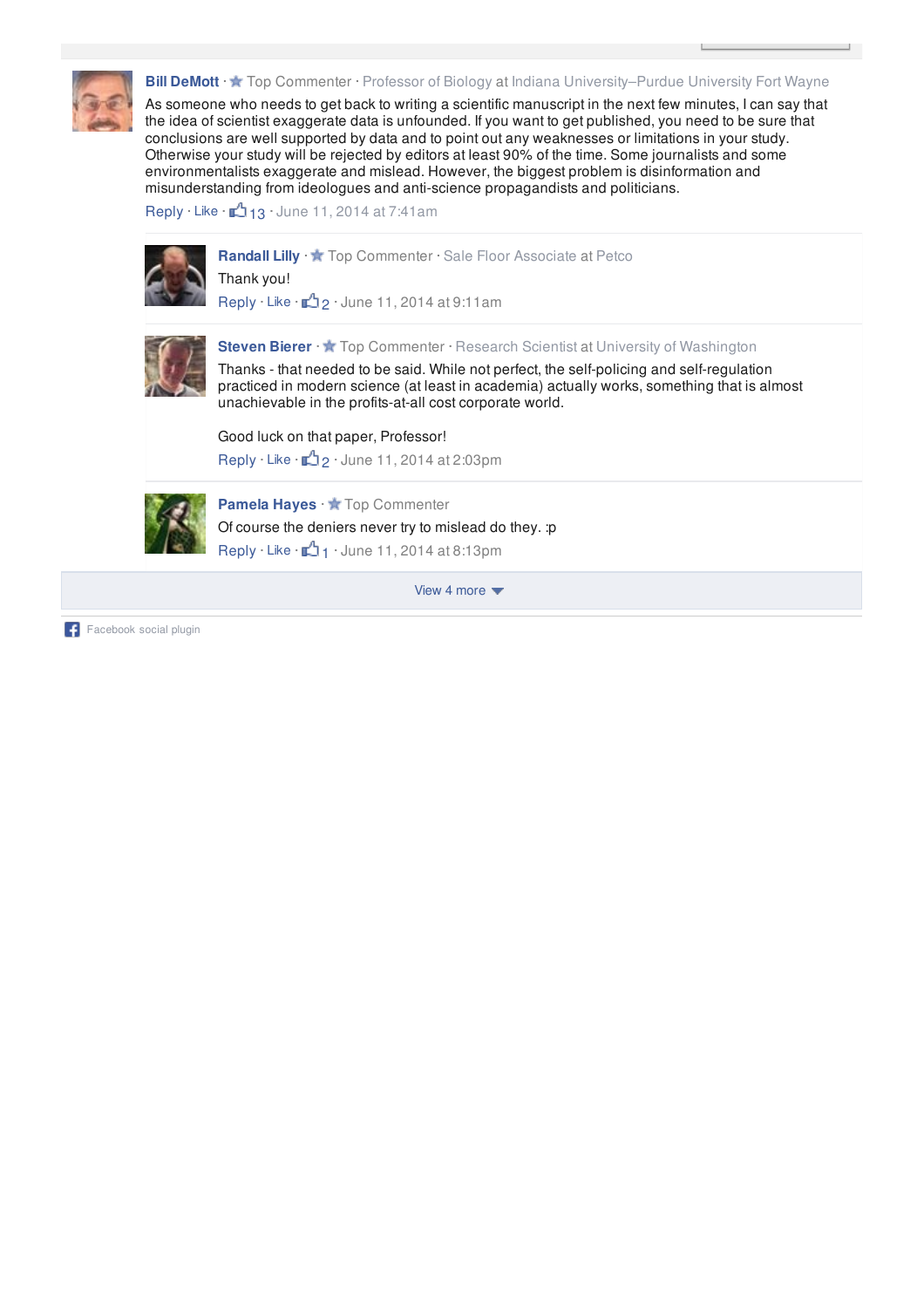Your email here

[Advertisement](/advertise/)

# F.O.M.O [fō-mō] noun

1. Fear of missing out; John suffered from a severe case of FOMO, but then he signed up for ThinkProgress' daily email.

DON'T GET LEFT BEHIND BY THE NEWS. CLICK TO SIGN UP.

[Advertisement](/advertise/)

## $F. O.M.O$  [fō-mō] noun

1. Fear of missing out; John suffered from a severe case of FOMO, but then he signed up for ThinkProgress' daily email.

**DON'T GET LEFT BEHIND BY** THE NEWS. CLICK TO SIGN UP.

[Advertisement](/advertise/)

## $F. O.M.O$  [fō-mō] noun

1. Fear of missing out; John suffered from a severe case of FOMO, but then he signed up for ThinkProgress' daily email.

**DON'T GET LEFT BEHIND BY THE NEWS. CLICK TO SIGN UP.**